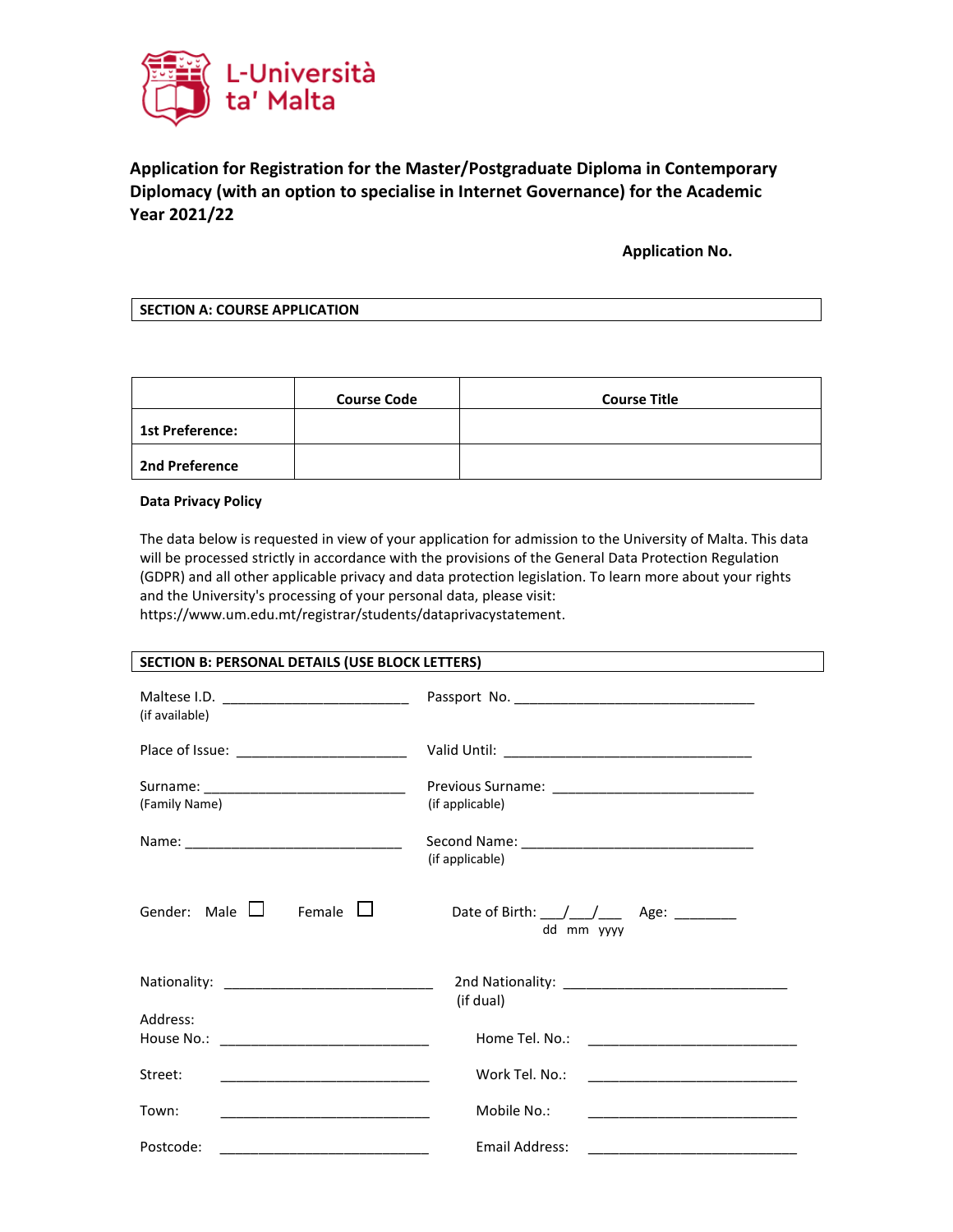Country:

Country/Countries of residence in the last 4 years: \_\_\_\_\_\_\_\_\_\_\_\_\_\_\_\_\_\_\_\_\_\_\_\_\_\_\_\_\_\_\_\_\_\_\_\_\_\_\_\_\_

Please ensure that the above details are correct since they will be shown on your Academic Records.

## **Section C: ACADEMIC QUALIFICATIONS**

Academic Qualifications

University Certificate / Diploma / Degree Qualification

| University | Qualification | Area(s) of<br>Study | Duration &<br><b>Years Attended</b> | Final<br>Classification | Graduation<br>Year/Expected<br>Year |
|------------|---------------|---------------------|-------------------------------------|-------------------------|-------------------------------------|
|            |               |                     |                                     |                         |                                     |
|            |               |                     |                                     |                         |                                     |
|            |               |                     |                                     |                         |                                     |
|            |               |                     |                                     |                         |                                     |

#### **Section D: APPLICANT'S ACADEMIC BACKGROUND**

**In this section please indicate whether you have ever attended any courses at the University of Malta.**

| Were you ever, or are you still, a student at the University of Malta?                                         | Yes $\Box$<br>Noll |
|----------------------------------------------------------------------------------------------------------------|--------------------|
| If Yes, please complete the following:                                                                         |                    |
| Course Name 1:                                                                                                 |                    |
|                                                                                                                |                    |
|                                                                                                                |                    |
|                                                                                                                |                    |
| Date of Admission: ______________________ Outcome*: ______________________Date: ______________________________ |                    |
|                                                                                                                |                    |
|                                                                                                                |                    |
| Date of Admission: _______________________ Outcome*: ___________________________                               |                    |

\*Please select one of the following: Resigned / Failed / Still Registered / Passed (Graduated)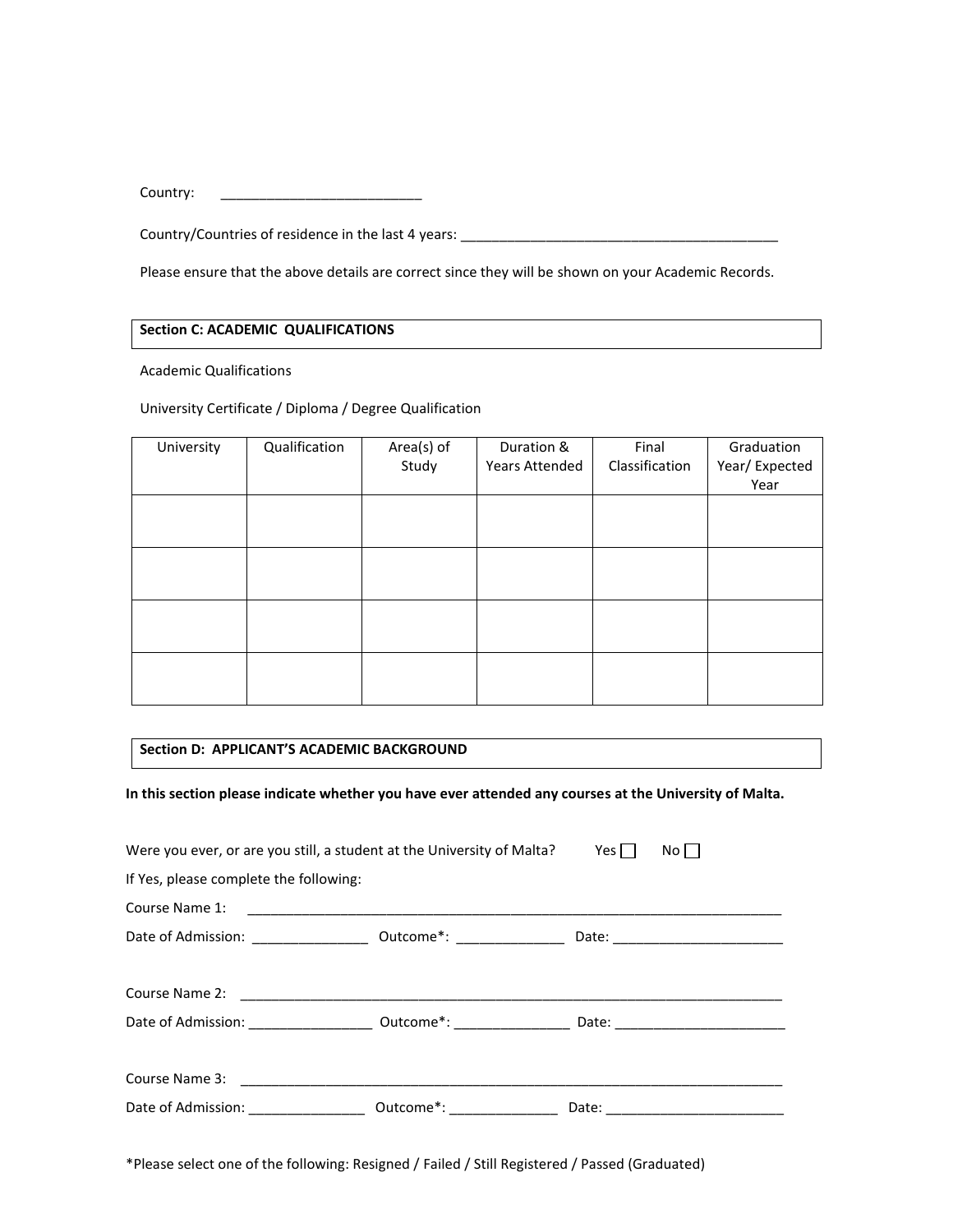## **Section E: SECURE ENGLISH LANGUAGE TEST RESULT**

All teaching at the University of Malta is done in English. A high level of proficiency is expected to ensure that the applicant is in a position to follow lectures and discussions. The minimum scores required for tests may be accessed through the following link:

[https://www.um.edu.mt/international/international/english\\_language\\_requirements](https://www.um.edu.mt/international/international/english_language_requirements)

I sat for:

| Board*                      | Session (mm/yyyy) | Overall Score/Grade Obtained                                                                        |
|-----------------------------|-------------------|-----------------------------------------------------------------------------------------------------|
|                             |                   |                                                                                                     |
| I will also be sitting for: |                   |                                                                                                     |
| Board*                      | Session (mm/yyyy) |                                                                                                     |
|                             |                   | and will be attaching confirmation letter from the Test Centre                                      |
|                             |                   | *Please select one of the following: Cambridge Advanced Certificate / JELTS / TOEFL / Other (Please |

\*Please select one of the following: Cambridge Advanced Certificate / IELTS / TOEFL / Other (Please specify)

# **Section F: RESEARCH AREA**

With their application, applicats for Masters degrees mainly by research are requested to submit a document that includes the following details:

- A provisional title for the dissertation,
- A research proposal of at least 300 words,
- In the case where studies will be undertaken on a part-time basis, the number of hours that will be dedicated to research work.

#### **Section G: EMPLOYMENT HISTORY**

State employer's name, grade and responsability, telephone number, e-mail address, dates of employment.

| Employer | Position of<br>Applicat | <b>Employer Phone</b> | Employer E-mail | <b>Employment Dates</b><br>$(from - to)$ |
|----------|-------------------------|-----------------------|-----------------|------------------------------------------|
|          |                         |                       |                 |                                          |
|          |                         |                       |                 |                                          |
|          |                         |                       |                 |                                          |
|          |                         |                       |                 |                                          |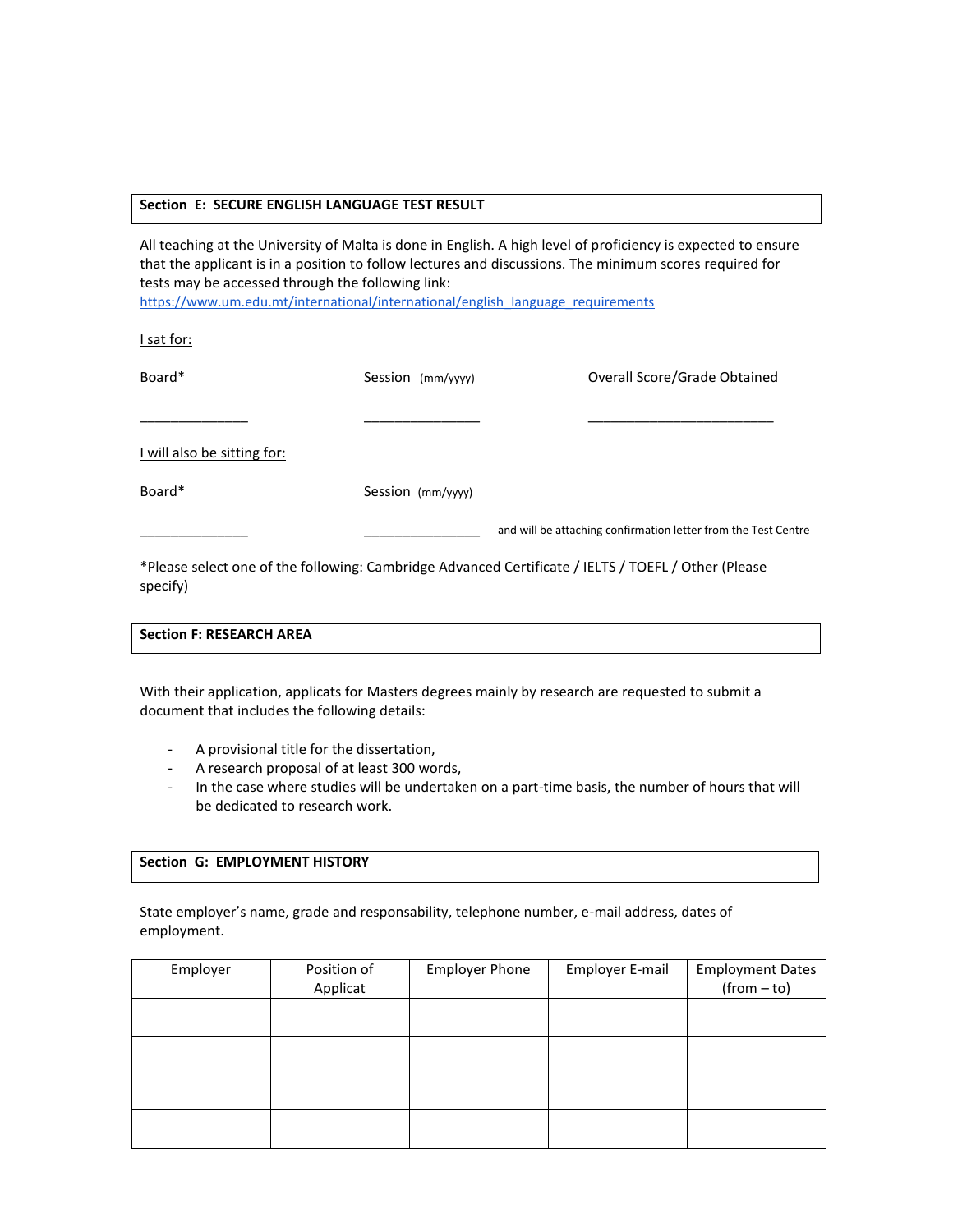| Section H: HEAD OF UNIVERSITY / ACADEMIC INSTITUTION LAST ATTENDED                                                                                                       |                                                                                  |  |  |
|--------------------------------------------------------------------------------------------------------------------------------------------------------------------------|----------------------------------------------------------------------------------|--|--|
| Name:                                                                                                                                                                    |                                                                                  |  |  |
|                                                                                                                                                                          |                                                                                  |  |  |
|                                                                                                                                                                          |                                                                                  |  |  |
|                                                                                                                                                                          |                                                                                  |  |  |
| Section I: NEXT OF KIN                                                                                                                                                   |                                                                                  |  |  |
| Do you have any family in Malta? Yes $\Box$ No $\Box$<br>If Yes, please indicate:                                                                                        |                                                                                  |  |  |
| Name:<br><u> 1989 - Johann Stein, mars an deutscher Stein und der Stein und der Stein und der Stein und der Stein und der</u>                                            |                                                                                  |  |  |
| Address:                                                                                                                                                                 |                                                                                  |  |  |
| Relation to Applicant:<br><u> 1989 - Johann John Harry Harry Harry Harry Harry Harry Harry Harry Harry Harry Harry Harry Harry Harry Harry</u>                           |                                                                                  |  |  |
|                                                                                                                                                                          |                                                                                  |  |  |
| <b>Section J: OTHER INFORMATION</b>                                                                                                                                      |                                                                                  |  |  |
| How did you learn about the University of Malta? (tick as applicable)                                                                                                    |                                                                                  |  |  |
|                                                                                                                                                                          | Agent. If so, please state name of agent/agency ________________________________ |  |  |
| University of Malta website                                                                                                                                              |                                                                                  |  |  |
| Section K: SCHOLARSHIP/ SPONSORSHIP INFORMATION                                                                                                                          |                                                                                  |  |  |
| This section is to be filled only by applicants who have applied or intend to apply for any funding.                                                                     |                                                                                  |  |  |
| <b>Funding Type:</b>                                                                                                                                                     | <b>Funding Status:</b> Funding Status:                                           |  |  |
| If other, please specify:                                                                                                                                                |                                                                                  |  |  |
| Please note that these details are being requested for information purposes only. This application does<br>not constitute an application for a scholarship/ sponsorship. |                                                                                  |  |  |